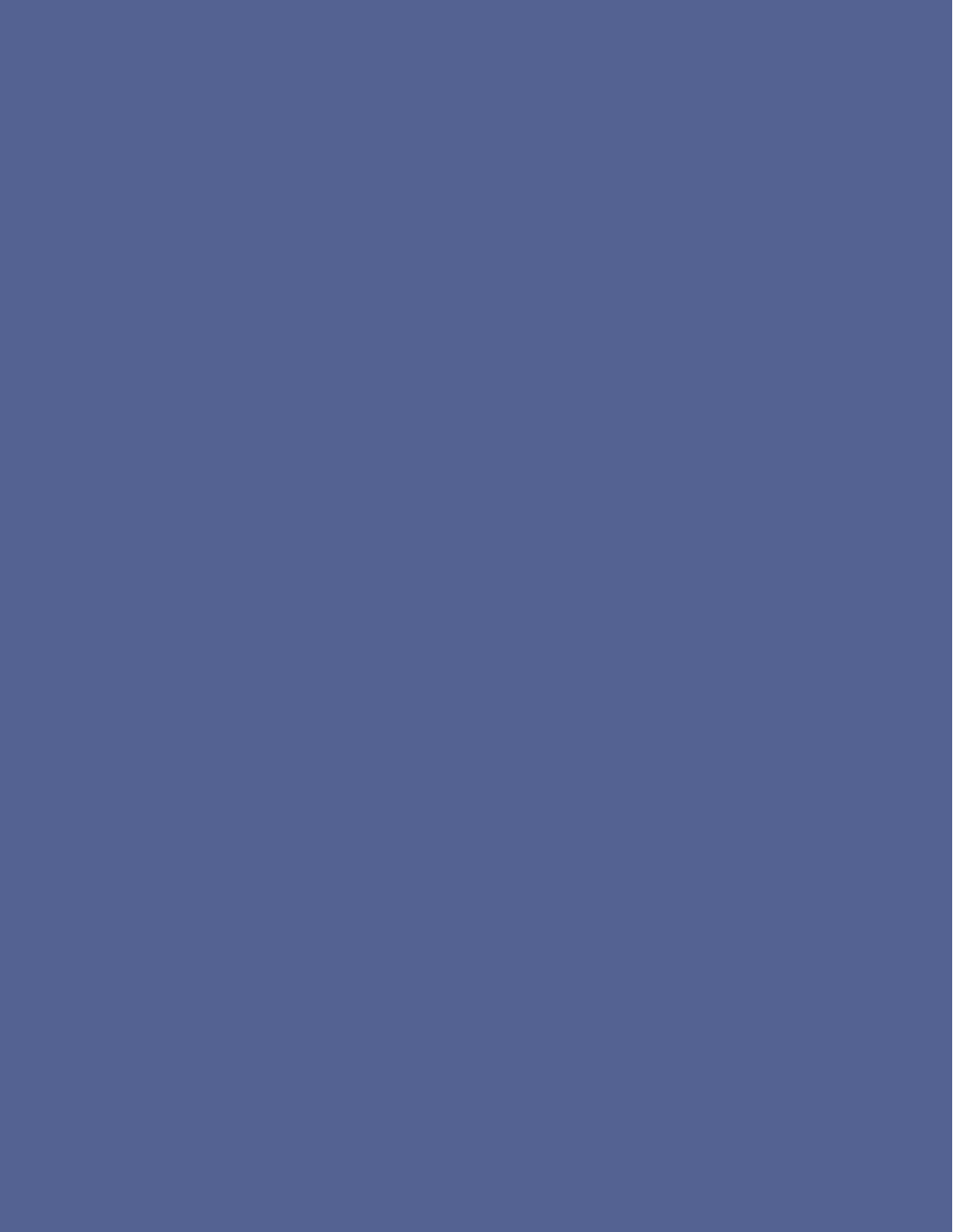### TABLE OF CONTENTS

| Handling Your Retirement Affairs  4<br>Handling Retirement Affairs With a Power of Attorney 4<br>Changing Your Power of Attorney  4 |
|-------------------------------------------------------------------------------------------------------------------------------------|
|                                                                                                                                     |
| Become a More Informed Member 13<br>Visit Your Nearest CalPERS Regional Office 14                                                   |
| Information Practices Statement  15                                                                                                 |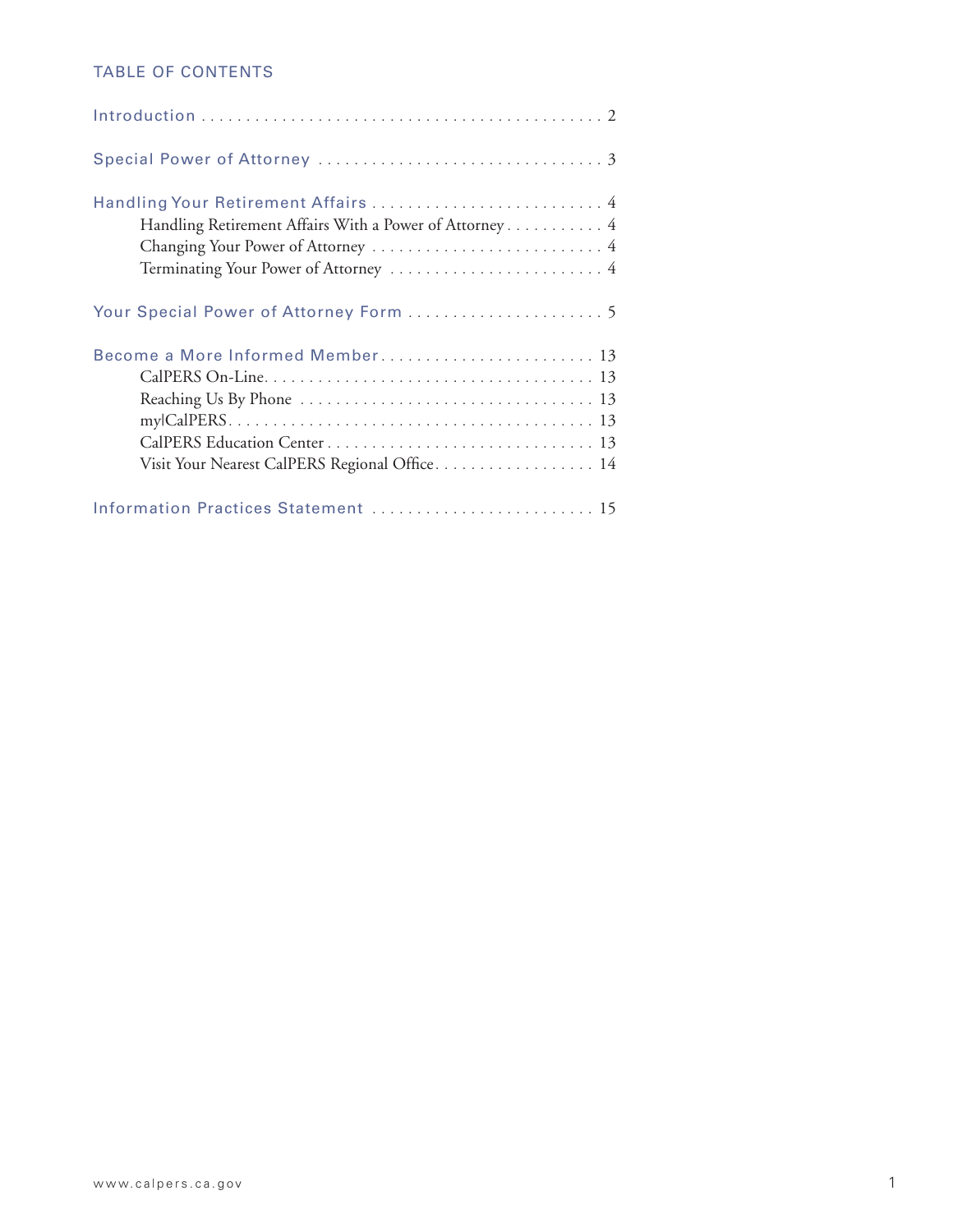### INTRODUCTION

This booklet was designed to assist you in understanding the power of attorney and the importance of having one on file with CalPERS.

Included is important information on the CalPERS Special Power of Attorney form, located at the back of the booklet, that is specifically designed for CalPERS retirement issues. For your convenience, we have also included a quick checklist to make sure you have completed the form correctly.

A CalPERS Special Power of Attorney allows you to designate a representative or agent, known as your attorney-in-fact, to conduct your retirement affairs. Having a CalPERS Special Power of Attorney on file with us ensures that your designated attorney-in-fact will be able to perform important duties concerning your CalPERS business, such as address changes, federal or State tax withholding elections, lost or stolen retirement checks, endorsing checks, beneficiary designations, or retirement benefit elections should you become unable to act on your own behalf.

You must complete a power of attorney form while you are able to understand the powers you are granting. If you become unable to handle your affairs before completing a power of attorney, CalPERS may find it necessary to withhold your retirement allowance until a court appoints a conservator to handle your affairs.

Since appointment of a conservator can be both expensive and timeconsuming, you may wish to safeguard against this possibility by completing the CalPERS Special Power of Attorney form.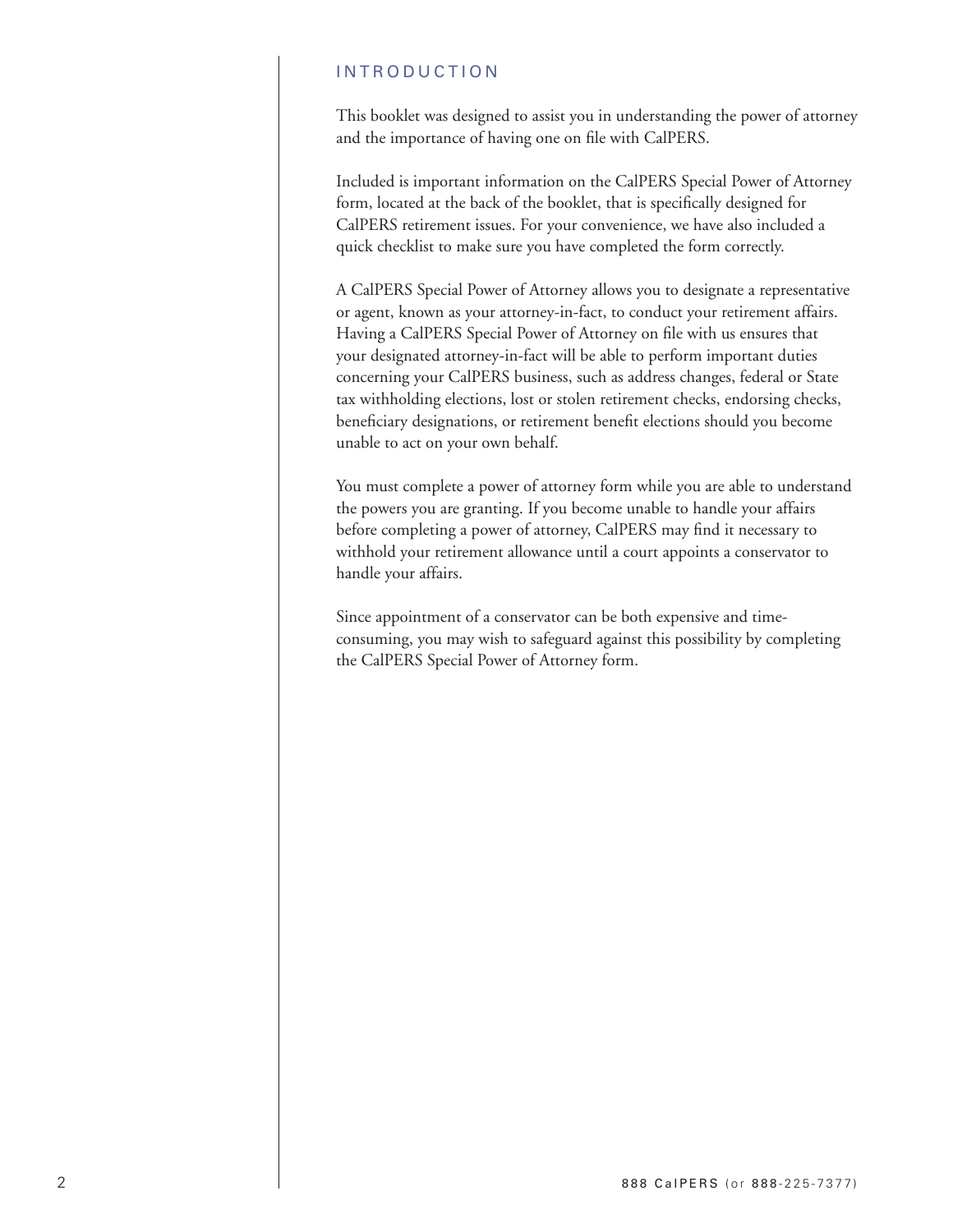#### SPECIAL POWER OF ATTORNEY

Power of attorney forms are not all the same.

- A durable power of attorney contains a "durability clause," which is a provision permitting your designated attorney-in fact to act on your behalf in the event you are unable to handle your affairs.
- A general power of attorney permits your attorney-in-fact to act on your behalf in all of your personal affairs. It automatically terminates when you become incapacitated or unable to act on your behalf unless it contains a durability clause.
- A special power of attorney grants only the powers that are specifically stated in the power of attorney document.

The CalPERS power of attorney is a special power of attorney because it only authorizes your attorney-in-fact to handle your CalPERS retirement affairs. Another power of attorney that you may be familiar with is a special power of attorney for health care. CalPERS cannot accept this type of special power of attorney for retirement issues. A special power of attorney automatically terminates when you become incapacitated or are unable to act on your own behalf unless it contains a durability clause.

The CalPERS Special Power of Attorney is a specialized power of attorney that is specifically designed for CalPERS retirement issues. The main advantage in using our special power of attorney form is that it contains a durability clause that specifically shows your intent to have your attorney-in-fact conduct business with us even if you become incapacitated.

While we prefer that CalPERS members use the CalPERS Special Power of Attorney form because it contains the durability clause, CalPERS will also accept other power of attorney forms that grant the attorney-in-fact authority to conduct business with us. However, should your power of attorney form not contain a durability clause, CalPERS will not be able to honor it if you become incapacitated.

CalPERS permits your attorney-in-fact to be given the specific authority to select a payment option on your behalf. If you do not give the specific authority to select a payment option on your behalf, your attorney-in-fact may choose only Option 1 or the Unmodified Allowance benefit on your behalf.

CalPERS permits your attorney-in-fact to designate a beneficiary of your retirement benefits if you so specify. If this specific authority is not granted, your attorney-in-fact cannot designate a beneficiary or change the beneficiary that you designate on your retirement application. If you have not named a beneficiary or become incapacitated before you retire, your retirement benefits will be distributed in the order specified by the Probate Code. If you do grant your attorney-in-fact authority to designate a beneficiary, you must specify whether or not your attorney-in fact may designate himself or herself. Your attorney-in-fact will not be permitted to designate himself or herself as a beneficiary unless you specifically authorize it on this Power of Attorney form.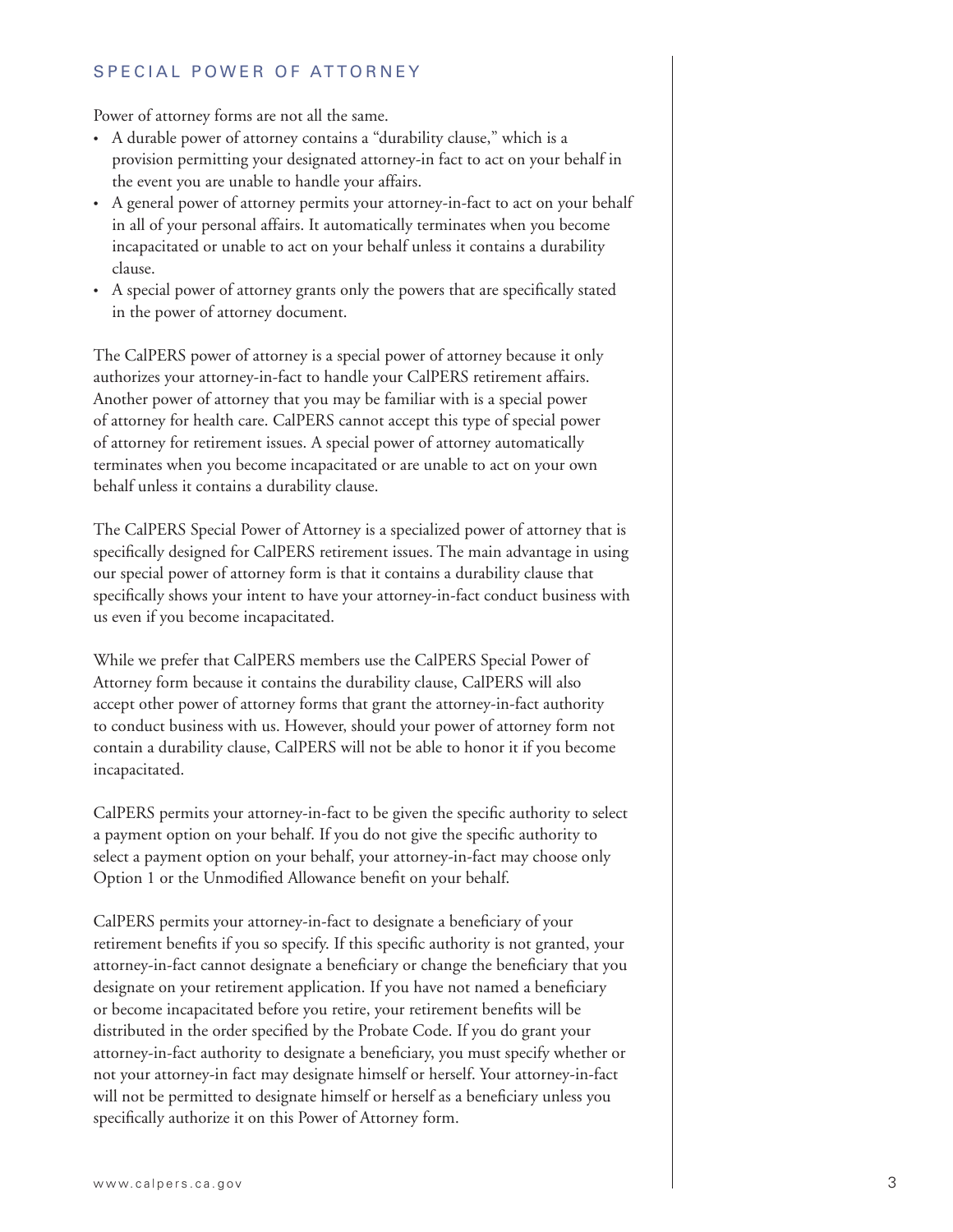In addition, you cannot use the CalPERS Special Power of Attorney to appoint an administrator of your estate before your death. This form only deals with retirement matters administered by CalPERS, the Judges' Retirement System I and II, or the Legislators' Retirement System. Because of the broad power granted by the CalPERS Special Power of Attorney, we recommend that you consult an attorney before signing this document.

### HANDLING YOUR RETIREMENT AFFAIRS

### Handling Retirement Affairs With a Power of Attorney

With a CalPERS Special Power of Attorney form on file, your attorney-infact can begin to take care of your retirement affairs immediately. You may also continue to act on your own behalf. Your attorney-in-fact is able to act in matters concerning your retirement even if you are not incapacitated unless you specify that the power of attorney will not take effect until you become incapacitated or until some future date or event occurs.

Be sure that your power of attorney form is easily accessible so that your attorney-in-fact can send it to us when the need arises to transact retirement business. Planning ahead can prevent anguish for you and your family.

#### Changing Your Power of Attorney

If you change your mind about your power of attorney, you must:

- Complete a new power of attorney form with the changes you desire
- Inform those who have a copy of the old power of attorney that it is no longer valid and ask that copies of the old form be returned to you so you can destroy them
- Give copies of the new form to those people who may need to carry out your wishes.

#### Terminating Your Power of Attorney

You must submit a request in writing to CalPERS to revoke or terminate your power of attorney. You can then submit a new power of attorney if you wish. If you still have questions about your power of attorney after reading this material, you should consult an attorney.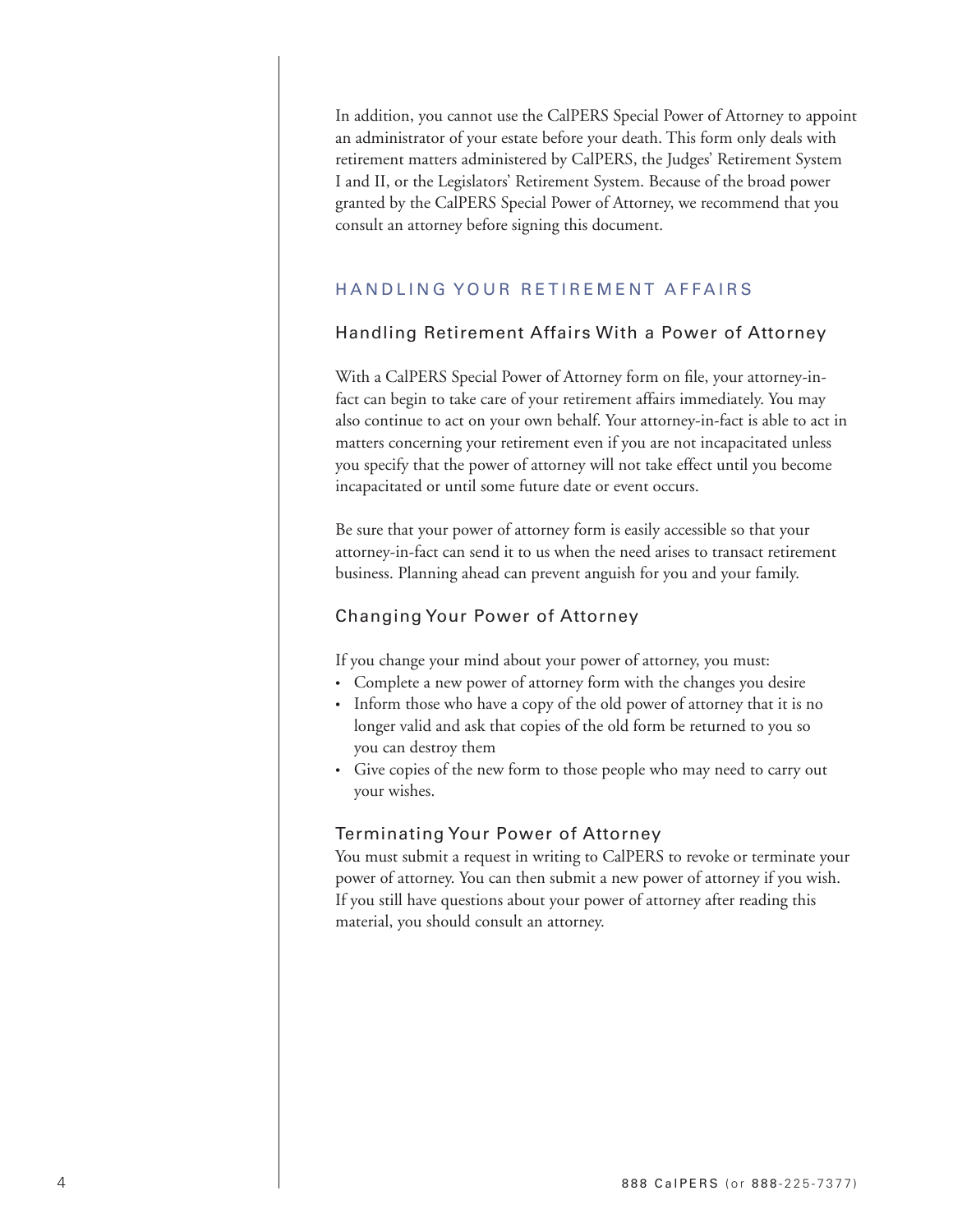### YOUR SPECIAL POWER OF ATTORNEY FORM

Complete each section on the following pages in full, making sure that you have entered all the required information.

You must verify the truth of the following statements before you submit the forms to CalPERS.

- $\Box$  I am of sound mind and acting of my own free will.
- $\Box$  I understand that the individual(s) I have selected as my attorney(s)-infact to make retirement-related decisions for me is at least 18 years old and may be related to me by blood, marriage, or domestic partnership legally recognized by the State of California.
- $\Box$  I realize that my attorney-in-fact has the power and authority to transact all matters relating to the California Public Employees' Retirement System, the Legislators' Retirement System, or the Judges' Retirement System I and II.
- $\Box$  I have talked with the individual(s) I have selected as my attorney(s)-in-fact and they have agreed to participate.
- $\Box$  Two people, at least 18 years old, neither of whom are the attorney-in-fact, have signed and witnessed my signature or designation of an attorneyin-fact with powers of attorney, or a notary public has acknowledged my signature designating special power of attorney.
- $\Box$  My attorney(s) in fact has read the notice about their legal responsibilities and has signed the last page of the form.
- $\Box$  I have given a copy of the completed power of attorney to my attorney-infact and other family members who may need it.
- $\Box$  I have decided how long I wish my power of attorney to last and have filled in the appropriate blank(s).
- $\Box$  If I have designated more than one attorney-in-fact, I have indicated that my attorneys-in-fact are to act jointly, separately, or alternately.
- $\Box$  I understand that I may authorize my attorney-in-fact to select any payment option available under the retirement plan even though the selected option may reduce the monthly allowance that would otherwise be paid to me during my lifetime.
- $\Box$  I understand that I may authorize my attorney-in-fact to designate or change my beneficiary.
- $\Box$  I understand that I may authorize my attorney-in-fact to designate him or herself as my beneficiary.
- $\Box$  I and my witnesses have signed and dated the CalPERS Special Power of Attorney form, and my attorney-in-fact has signed the notice acknowledging their legal responsibilities.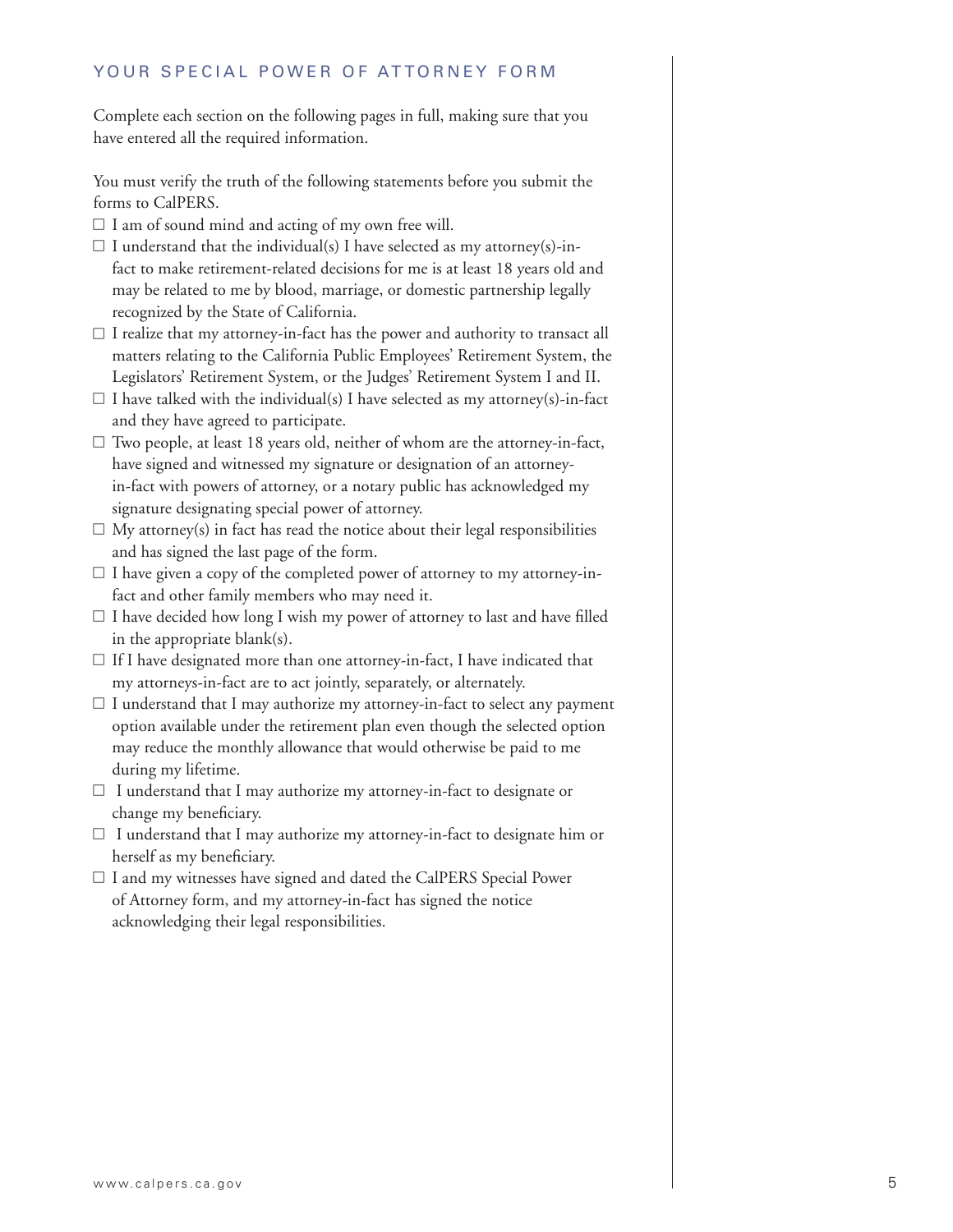

## **Special Power of Attorney**

**888 CalPERS** (or **888**-225-7377) • TTY for Speech and Hearing Impaired: (916) 795-3240 • Fax (916) 795-3934

When completing this form, please be sure to print the requested information.

For the purpose of this form, a principal is defined as a person who empowers another to act as a representative on their behalf.

### **Section 1 Creation of Durable Power of Attorney for Retirement-Related Business**

| Name of Principal (First Name, Middle Initial, Last Name) | Social Security Number |     |               |
|-----------------------------------------------------------|------------------------|-----|---------------|
|                                                           |                        |     |               |
|                                                           |                        |     |               |
| Address                                                   |                        |     | County        |
|                                                           |                        |     |               |
|                                                           |                        |     |               |
| City                                                      | State                  | ZIP | Daytime Phone |
|                                                           |                        |     |               |

By this document I intend to create a durable power of attorney by appointing the person(s) named below to make retirement-related decisions for me as allowed by the California Probate Code. This power is expressly limited to decisions relating to my financial and health benefits under the California Public Employees' Retirement System, the Legislators' Retirement System, or the Judges' Retirement System I or II - hereinafter CaIPERS, LRS, JRS I and JRS II, respectively.

#### **Section 2 Designation of Attorney-In-Fact**

You have the option of designating more than one attorney-in-fact. If you appointed more than one attorney-in-fact, and you want each attorney-in-fact to be able to act alone, check the appropriate box. If you do not check a box, or if you check "jointly," then all of your attorneys-in-fact must act or sign together. Granting joint authority to two or more attorneys-in-fact is exercisable only by their unanimous action. If you choose to have your attorneys-in-fact act jointly, and one is unavailable because of absence, illness, or other temporary incapacity, the other attorney(s)-in-fact may exercise their authority under the power of attorney.

| Name of attorney-in-fact |              |     |               |  |
|--------------------------|--------------|-----|---------------|--|
| <b>Address</b>           |              |     | County        |  |
|                          |              |     |               |  |
| City                     | State        | ZIP | Daytime Phone |  |
|                          |              |     |               |  |
| Name of attorney-in-fact |              |     |               |  |
|                          |              |     |               |  |
| <b>Address</b>           |              |     | County        |  |
|                          |              |     |               |  |
| City                     | <b>State</b> | ZIP | Daytime Phone |  |
|                          |              |     |               |  |
| Name of attorney-in-fact |              |     |               |  |
|                          |              |     |               |  |
| <b>Address</b>           |              |     | County        |  |
|                          |              |     |               |  |
| City                     | State        | ZIP | Daytime Phone |  |

I have designated more than one attorney-in-fact. They are to act (mark one box only):

 $\Box$  Jointly  $\Box$  Separately  $\Box$  Alternately, in the numerical order specified above. If you mark "Alternately," you must number the attorneys-in-fact in the order in which they are to act.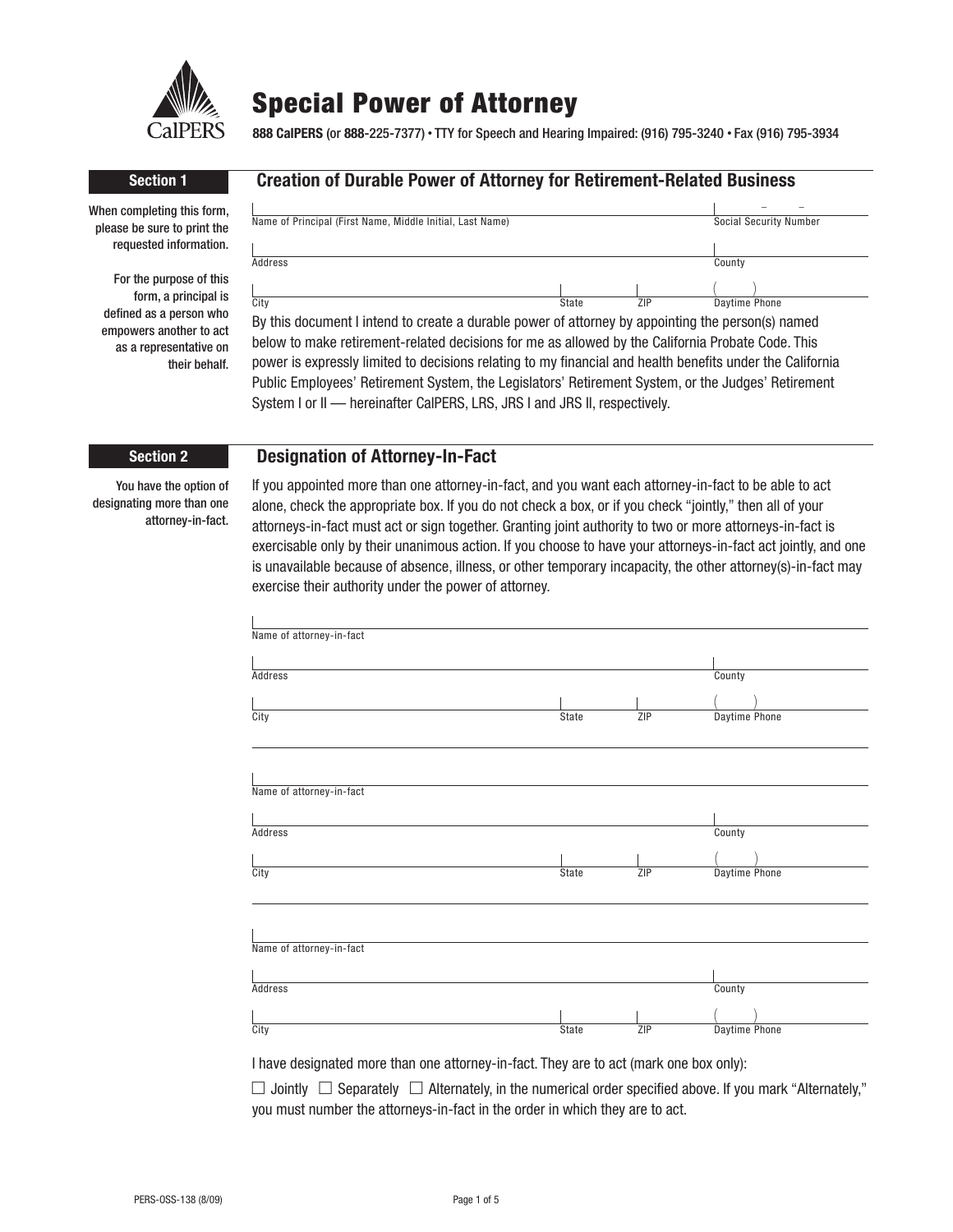#### **Section 3 General Statement of Authority Granted**

I hereby grant to my attorney-in-fact full power and authority to transact matters on my behalf relating to CalPERS, LRS, JRS I or JRS II. I understand that this authority is granted to the attorney-in-fact designated by me even if that person is related to me by blood, marriage, or legal domestic partnership. By signing this *Special Power of Attorney* form I intend that:

- My attorney-in-fact ( $\Box$  is;  $\Box$  is not) authorized to select any payment option available under the retirement plan, even though it may reduce the monthly allowance that would otherwise be paid to me during my lifetime.
- My attorney-in-fact ( $\Box$  is;  $\Box$  is not) authorized to designate or change my beneficiary.
- My attorney-in-fact ( $\Box$  is;  $\Box$  is not) authorized to designate him or herself as my beneficiary.

On the following lines you may give special instructions limiting the powers granted to your attorney(s)-in-fact.

#### Please be careful in choosing when you want your power of attorney to commence or terminate.

#### **Section 4 Duration of Power of Attorney**

Please check one box to indicate your choice.

Unless I indicate otherwise, this power of attorney is effective immediately and will continue until it is revoked. My attorney-in-fact is hereby instructed to notify CalPERS in writing of my disability, incapacity, or death immediately upon its occurrence.

 $\Box$  This special Durable power of attorney is to commence immediately and to remain in effect for my lifetime or until I specifically cancel it.

 $\Box$  This special Limited power of attorney is to commence on  $\Box$  and terminate on Date (mm/dd/yyyy)

Date (mm/dd/yyyy) or Event

\_\_\_\_\_\_\_\_\_\_\_\_\_\_\_\_\_\_\_\_\_\_\_\_\_\_\_\_\_\_.

 $\Box$  This special Contingent power of attorney is to commence only upon a determination that I am incapacitated and/or unable to handle my own affairs. The determination of whether I am incapacitated and/or unable to handle my own affairs shall be made by

Name or Title of Person to make the determination

 $\Box$  This special General power of attorney is to terminate in its entirety if I become incapacitated.

\_\_\_\_\_\_\_\_\_\_\_\_\_\_\_\_\_\_\_\_\_\_\_\_\_\_\_\_\_\_\_\_\_\_\_\_\_\_\_\_\_\_\_\_\_\_\_\_\_\_\_\_\_\_.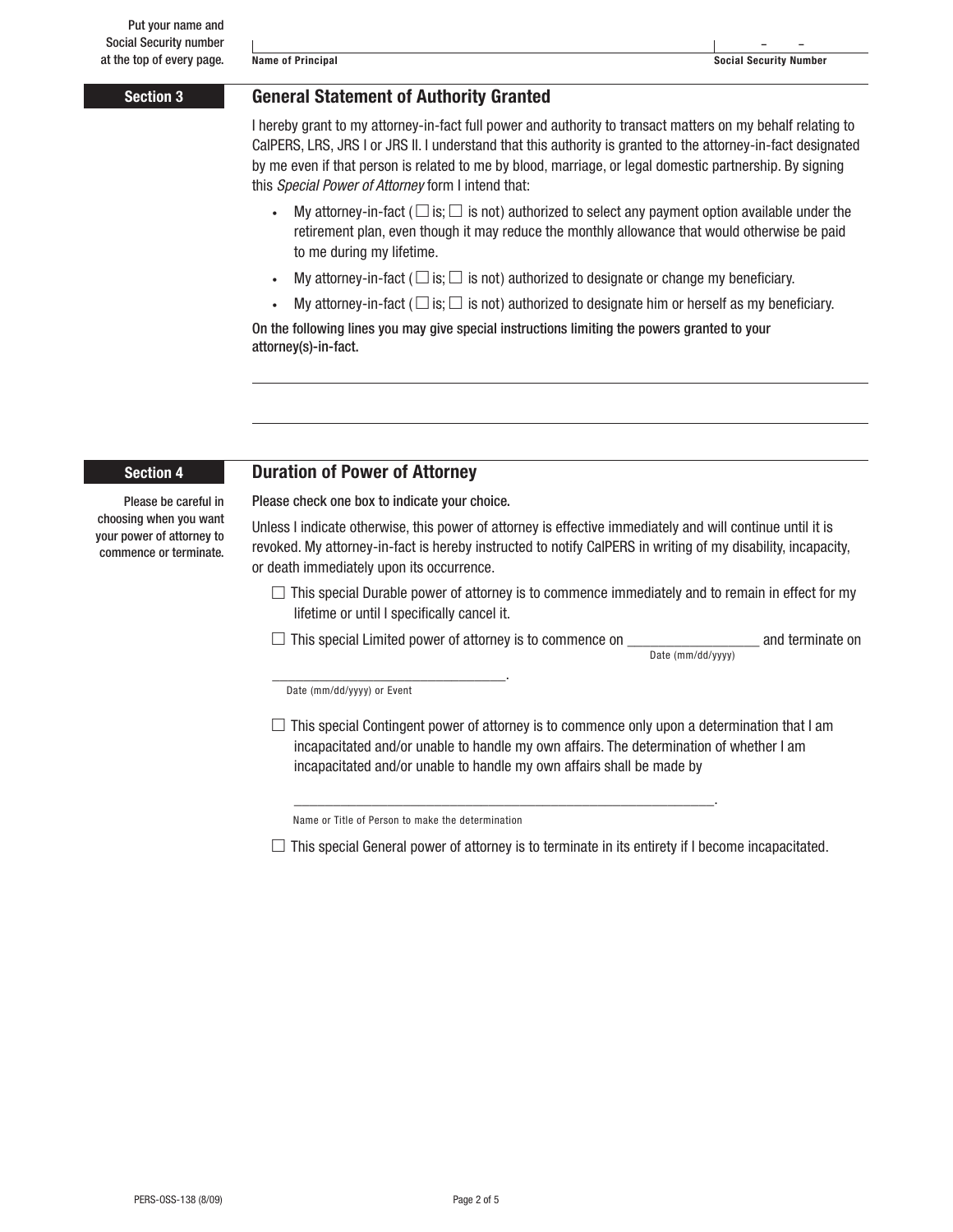Agent is the attorney-in-fact

 **Section 5 Notice to Person Executing Durable Power of Attorney**

The authority granted by the CalPERS *Special Power of Attorney* form is limited to matters relating to CalPERS, LRS, JRS I and JRS II. The person designated as your attorney-in-fact does not have any authority over your other real or personal property. If you wish that your attorney-in-fact have authority over your real and/or personal property, it is recommended that you seek legal counsel.

You may notice that the language contained in the following (Warning) statement refers to more extensive authority than granted by the CalPERS *Special Power of Attorney*. This (Warning) statement is required by Probate Code Section 4128 and must be included in all preprinted durable power of attorney forms even though the CalPERS *Special Power of Attorney* does not authorize your attorney-in-fact to do many of the things mentioned in the following (Warning) statement. Also, if you are concerned with the (Warning) statement or the extent of the authority being granted by the CalPERS *Special Power of Attorney* form, we again urge you to consult with an attorney.

#### **(Warning): Notice to Person Executing Durable Power of Attorney**

A durable power of attorney is an important legal document. By signing a durable power of attorney, you are authorizing another person to act for you, the principal. Before you sign this durable power of attorney, you should know these important facts:

- Your agent (attorney-in-fact) has no duty to act unless you and your agent agree otherwise in writing.
- This document gives your agent the powers to manage, dispose of, sell, and convey your real and personal property, and to use your property as security if your agent borrows money on your behalf. This document does not give your agent the power to accept or receive any of your property, in trust or otherwise, as a gift, unless you specifically authorize the agent to accept or receive a gift.
- Your agent will have the right to receive reasonable payment for services provided under this durable power of attorney unless you state otherwise in this power of attorney.
- The powers you give your agent will continue to exist for your entire lifetime, unless you state that the durable power of attorney will last for a shorter period of time or unless you otherwise terminate the durable power of attorney. The powers you give your agent in this durable power of attorney will continue to exist even if you can no longer make your own decisions regarding the management of your property.
- You can amend or change this durable power of attorney only by executing a new durable power of attorney or by executing an amendment through the same formalities as an original. You have the right to revoke or terminate this power of attorney at any time as long as you are competent.
- This durable power of attorney must be dated and must be acknowledged before a notary public or signed by two witnesses. If it is signed by two witnesses, they must witness either (1) the principal's signing of the power of attorney or (2) the principal's acknowledgement of his or her signature. A durable power of attorney that may affect real property should be acknowledged before a notary public so that it can easily be recorded.
- You should read this durable power of attorney carefully. When effective, this durable power of attorney will give your agent the right to deal with property that you now have or might acquire in the future. This durable power of attorney is important to you. If you do not understand the durable power of attorney or any provision of it, you should obtain the assistance of an attorney or other qualified person.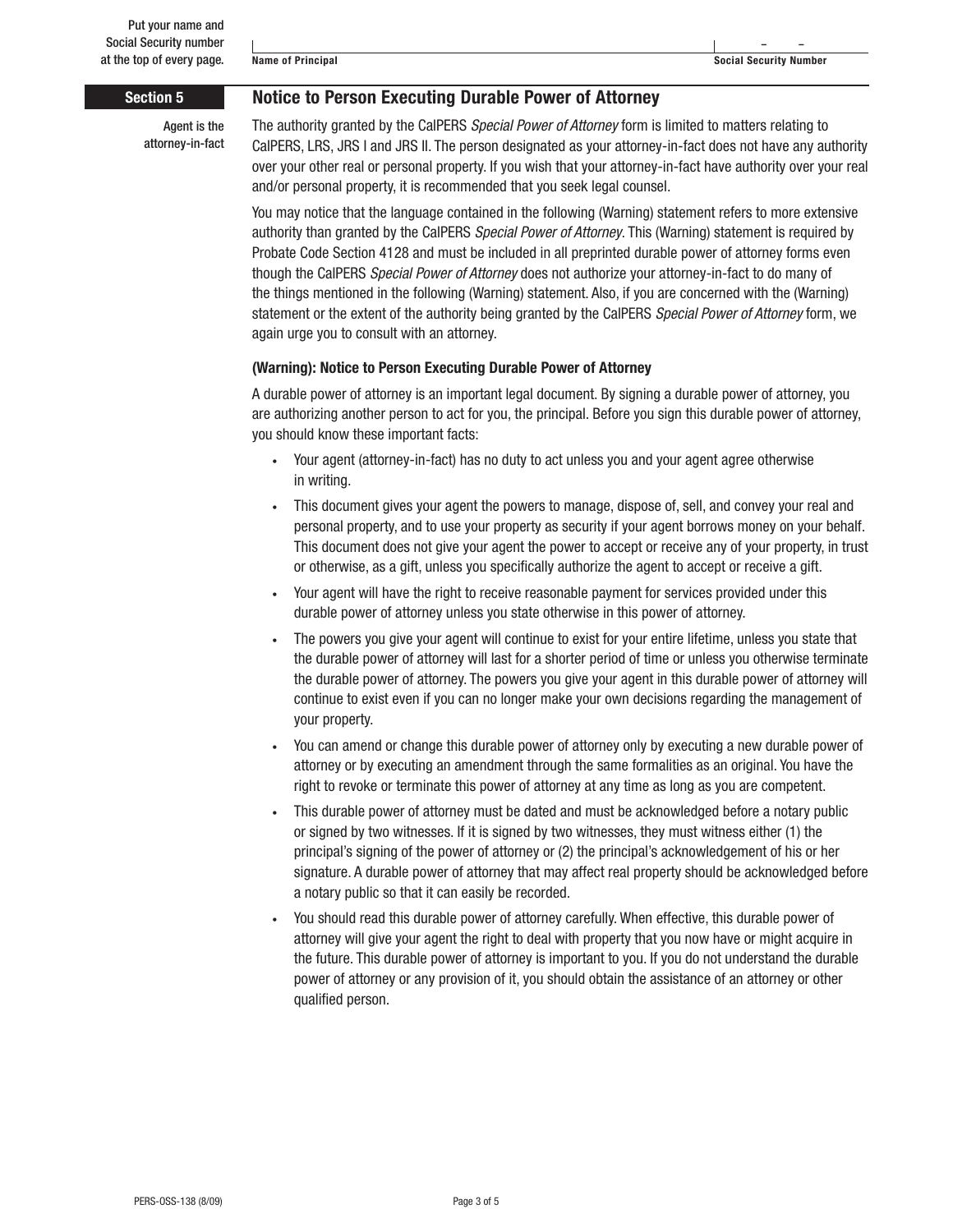**– –**

#### **Section 6 Notice to Person Accepting the Appointment of Attorney-in-Fact**

By acting or agreeing to act as the agent (attorney-in-fact) under this power of attorney you assume the fiduciary and other legal responsibilities of an agent. These responsibilities include:

- The legal duty to act solely in the interest of the principal and to avoid conflicts of interest.
- The legal duty to keep the principal's property separate and distinct from any other property owned or controlled by you.

You may not transfer the principal's property to yourself without full and adequate consideration or accept a gift of the principal's property unless this power of attorney specifically authorized you to transfer property to yourself or accept a gift of the principal's property. If you transfer the principal's property to yourself without specific authorization in the power of attorney, you may be prosecuted for fraud and/or embezzlement. If the principal is 65 years of age or older at the time the property is transferred to you without authority, you may also be prosecuted for elder abuse under Penal Code Section 368. In addition to criminal prosecution, you may also be sued in civil court.

I have read the foregoing notice and I understand the legal and fiduciary duties that I assume by acting or agreeing to act as the agent (attorney-in-fact) under the terms of this power of attorney. Lastly, the principal's benefit shall not be subject to execution, process, or assignment under California Public Employees' Retirement Law Section Code 21255.

|                  | Print Name of Agent                                |                   |
|------------------|----------------------------------------------------|-------------------|
|                  | Signature of Agent                                 | Date (mm/dd/yyyy) |
|                  |                                                    |                   |
|                  | Print Name of Agent                                |                   |
|                  | Signature of Agent                                 | Date (mm/dd/yyyy) |
|                  |                                                    |                   |
|                  | Print Name of Agent                                |                   |
|                  | Signature of Agent                                 | Date (mm/dd/yyyy) |
| <b>Section 7</b> | <b>Principal's Acknowledgement &amp; Execution</b> |                   |

To be completed and signed by the Principal. I am of sound mind and either understand my elections or talked with an attorney. I am executing this legal document under my own free will.



Name of Principal (printed) Social Security Number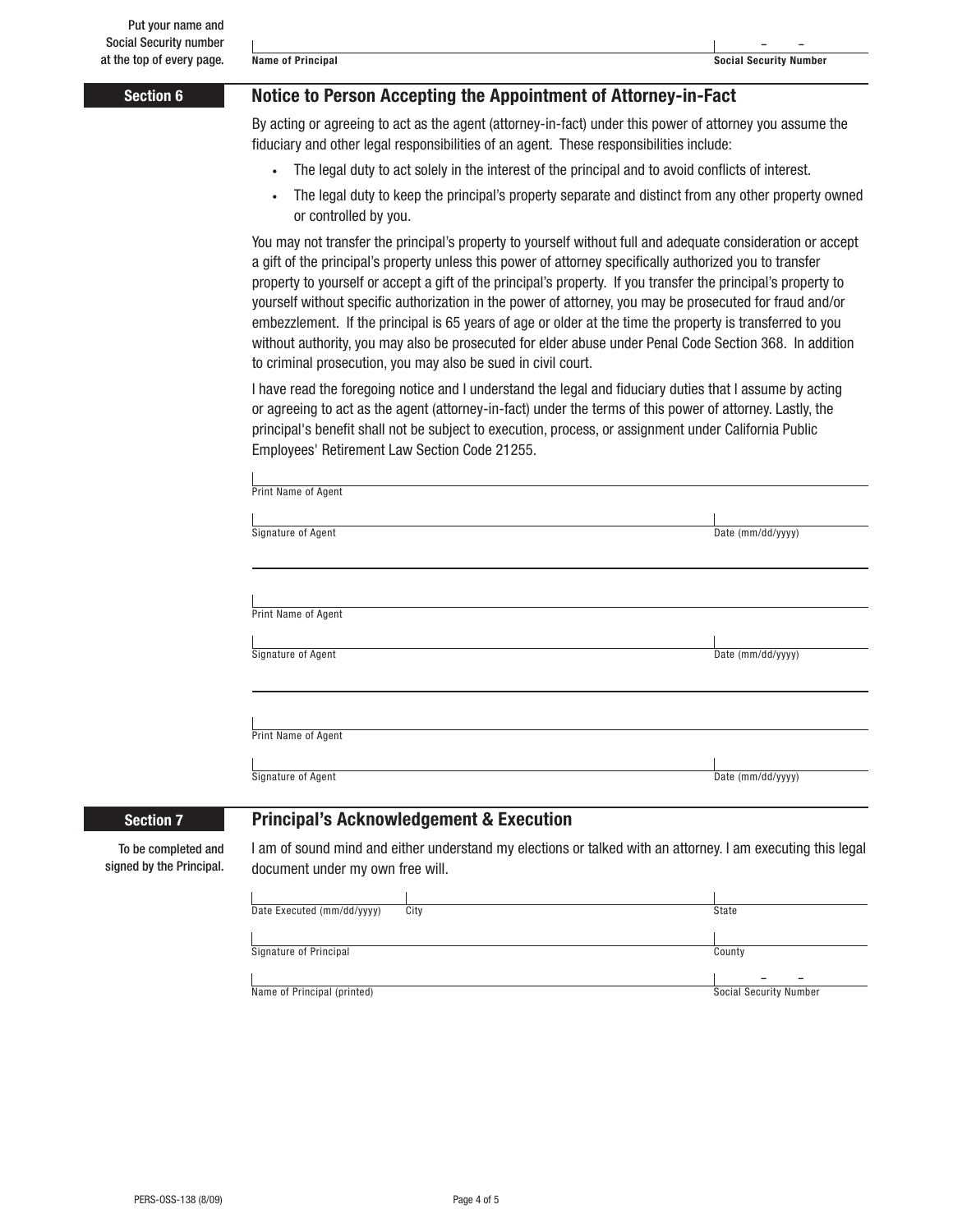#### **Section 8 Witness Information**

To be completed by two witnesses who are not named as attorneys-in-fact. I have witnessed the principal's signature or the principal's acknowledgment of the signature designating power of attorney. I attest to the principal's knowledge that I am of sound mind. I am an adult at least 18 years old and not the attorney-in-fact. My signature certifies that the principal is known to me, is the same person who signed and dated this affidavit, and that I am of sound mind.

| Signature of Witness 1 | Name of Witness 1 (printed) |  |
|------------------------|-----------------------------|--|
|                        |                             |  |
| <b>Address</b>         | Date                        |  |
|                        |                             |  |
| City                   | ZIP<br>State                |  |
|                        |                             |  |
|                        |                             |  |
|                        |                             |  |
| Signature of Witness 2 | Name of Witness 2 (printed) |  |
|                        |                             |  |
| <b>Address</b>         | Date                        |  |
|                        |                             |  |
| City                   | ZIP<br>State                |  |
|                        |                             |  |

### **Notary Section 9 Notary Public Acknowledgement**

To be completed by a Notary Public.

This section does not need to be completed if you have completed Section 8. CalPERS images these documents. Please be advised embossed seals may not appear when this document is reviewed. An inked stamp is preferred.

| State |                   |           | County                                                 |                       |
|-------|-------------------|-----------|--------------------------------------------------------|-----------------------|
| On    | Date (mm/dd/yyyy) | before me | Printed Name of Notary Public                          | , personally appeared |
|       | Name of Principal |           | who proved to me on the basis of satisfactory evidence |                       |

to be the person(s) whose name(s) is/are subscribed to the within instrument and acknowledged to me that he/she/they executed the same in his/her/their authorized capacity(ies), and that by his/her/ their signature(s) on the instrument the person(s), or the entity upon behalf of which the person(s) acted, executed the instrument. I certify under *Penalty of Perjury* under the laws of the State of California that the Foregoing paragraph is true and correct.

Witness my hand and official seal.

| Signature of Notary Public | Notary Seal |
|----------------------------|-------------|

Print Name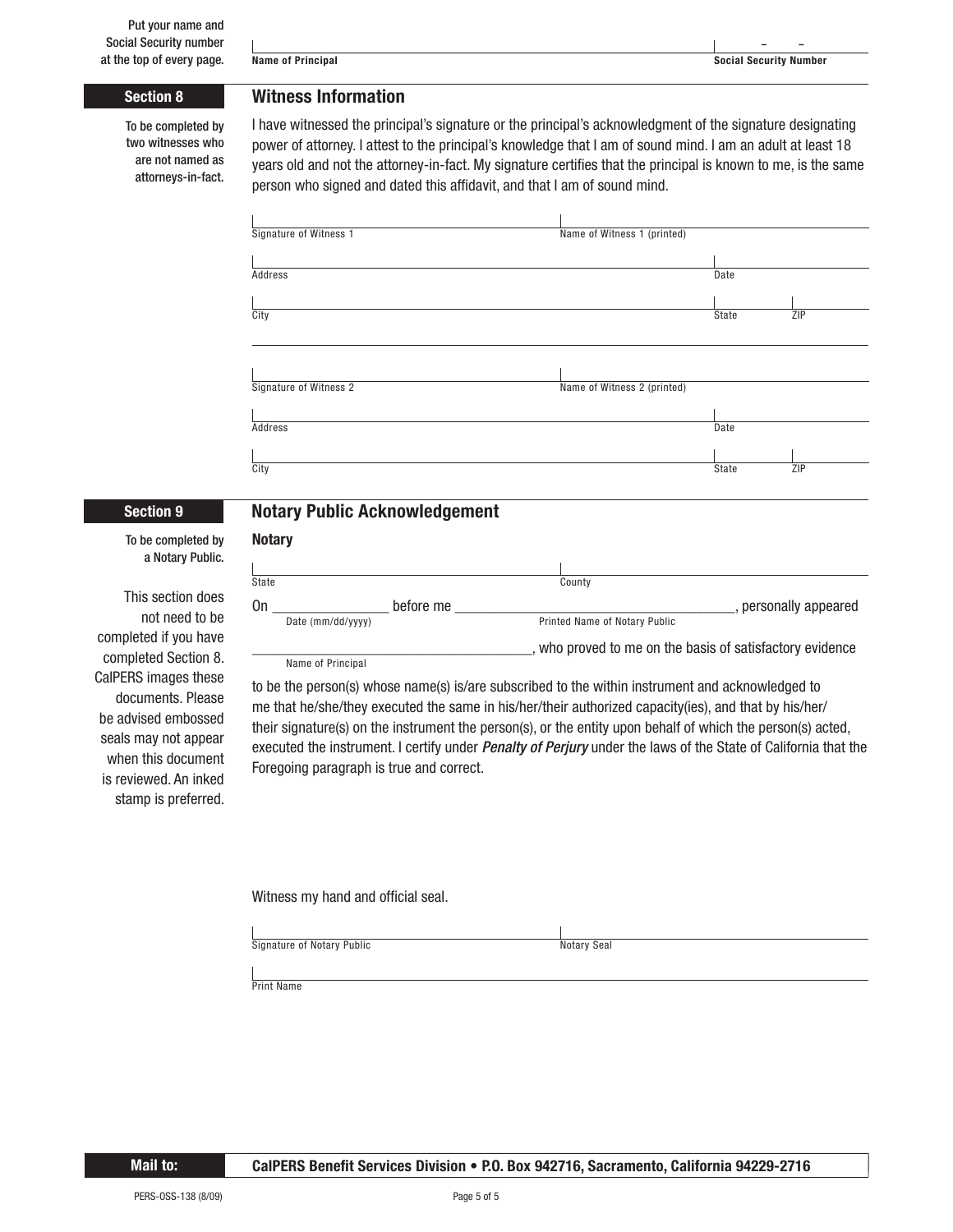#### BECOME A MORE INFORMED MEMBER

#### CalPERS On-Line

Visit our Web site at **www.calpers.ca.gov** for more information on all your benefits and programs.

#### Reaching Us By Phone

Call us toll free at **888 CalPERS** (or **888**-225-7377). Monday through Friday, 8:00 a.m. to 5:00 p.m. TTY: For Speech & Hearing Impaired (916) 795-3240

#### my|CalPERS

Stay informed and be in control of the information you want and need with mylCalPERS!

my|CalPERS is the personalized and secure Web site that provides all your retirement, health, and financial information in one place. Take advantage of the convenience of 24/7 access to learn more about CalPERS programs and services that are right for you in your career stage. With mylCalPERS, you can:

- Get quick and easy access to all your account information.
- Manage and update your contact information and online account profile.
- Access information about your health plan and family members enrolled in your plan.
- See all the information you need to make health plan decisions.
- View, print, and save online statements.
- Go "green" by opting out of receiving future statements by mail.
- Use financial planning tools to calculate your retirement benefit estimate, estimate your service credit cost, and even request a staff-prepared retirement estimate.
- Check statuses of requests to purchase service credit or applications for disability retirement.
- Keep informed with CalPERS News so you don't miss a thing.

### CalPERS Education Center

my|CalPERS is your gateway to the CalPERS Education Center. Whether you're in the early stages of your career, starting to plan your retirement, or getting ready to retire, visit the CalPERS Education Center to:

- Take online classes that help you make important decisions about your CalPERS benefits and your future.
- Register for instructor-led classes at a location near you.
- Download class materials and access information about your current and past classes.
- Browse our retirement fair schedule.
- Make a personal appointment with a retirement counselor.

Log in today at **my.calpers.ca.gov**.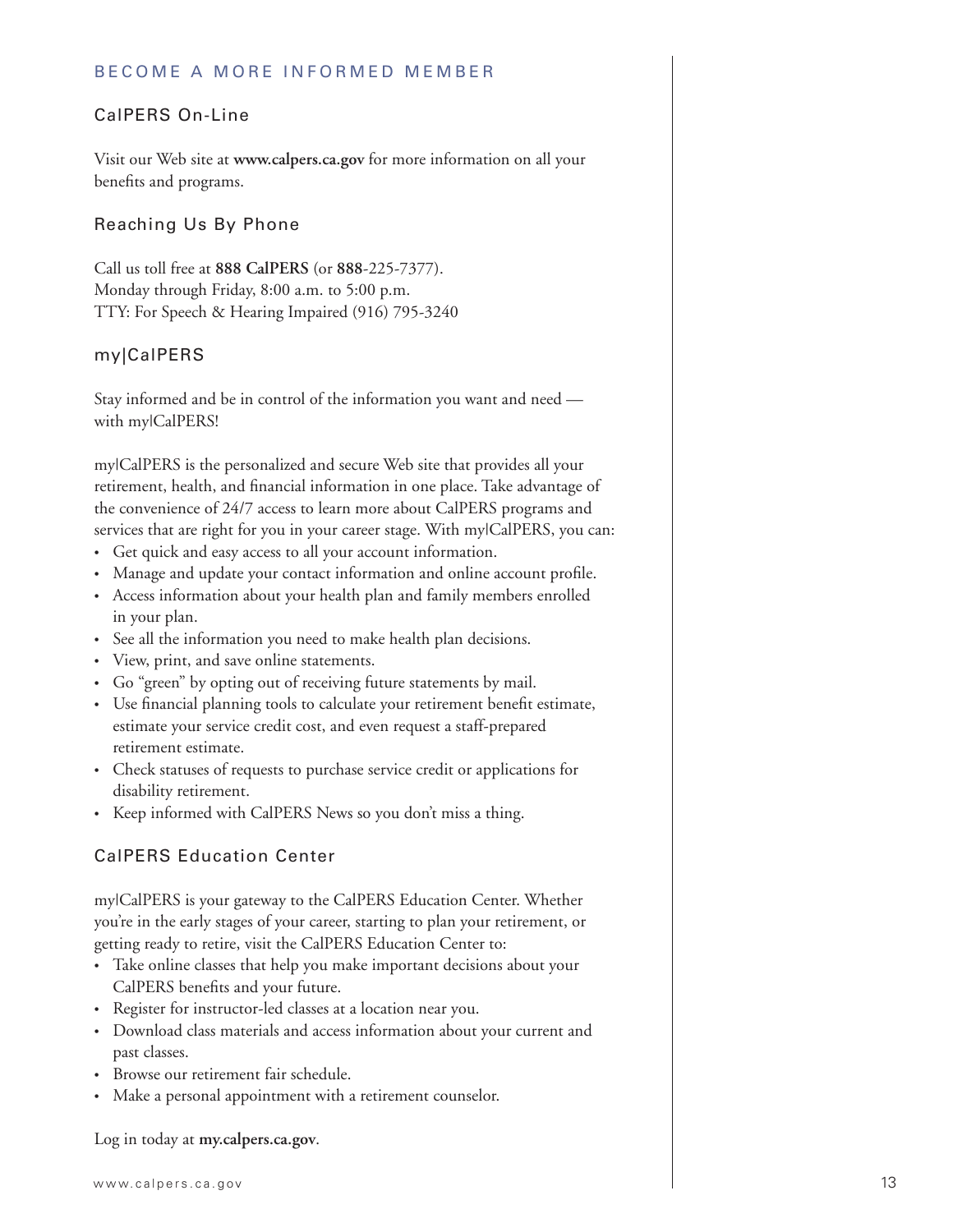#### Visit Your Nearest CalPERS Regional Office

Visit the CalPERS Web site for directions to your local office. Monday to Friday, 8:00 a.m. to 5:00 p.m.

**Fresno Regional Office** 10 River Park Place East, Suite 230 Fresno, CA 93720

**Glendale Regional Office** Glendale Plaza 655 North Central Avenue, Suite 1400 Glendale, CA 91203

**Orange Regional Office** 500 North State College Boulevard, Suite 750 Orange, CA 92868

**Sacramento Regional Office** Lincoln Plaza East 400 Q Street, Room E1820 Sacramento, CA 95811

**San Bernardino Regional Office** 650 East Hospitality Lane, Suite 330 San Bernardino, CA 92408

**San Diego Regional Office** 7676 Hazard Center Drive, Suite 350 San Diego, CA 92108

**San Jose Regional Office** 181 Metro Drive, Suite 520 San Jose, CA 95110

**Walnut Creek Regional Office** 1340 Treat Blvd., Suite 200 Walnut Creek, CA 94597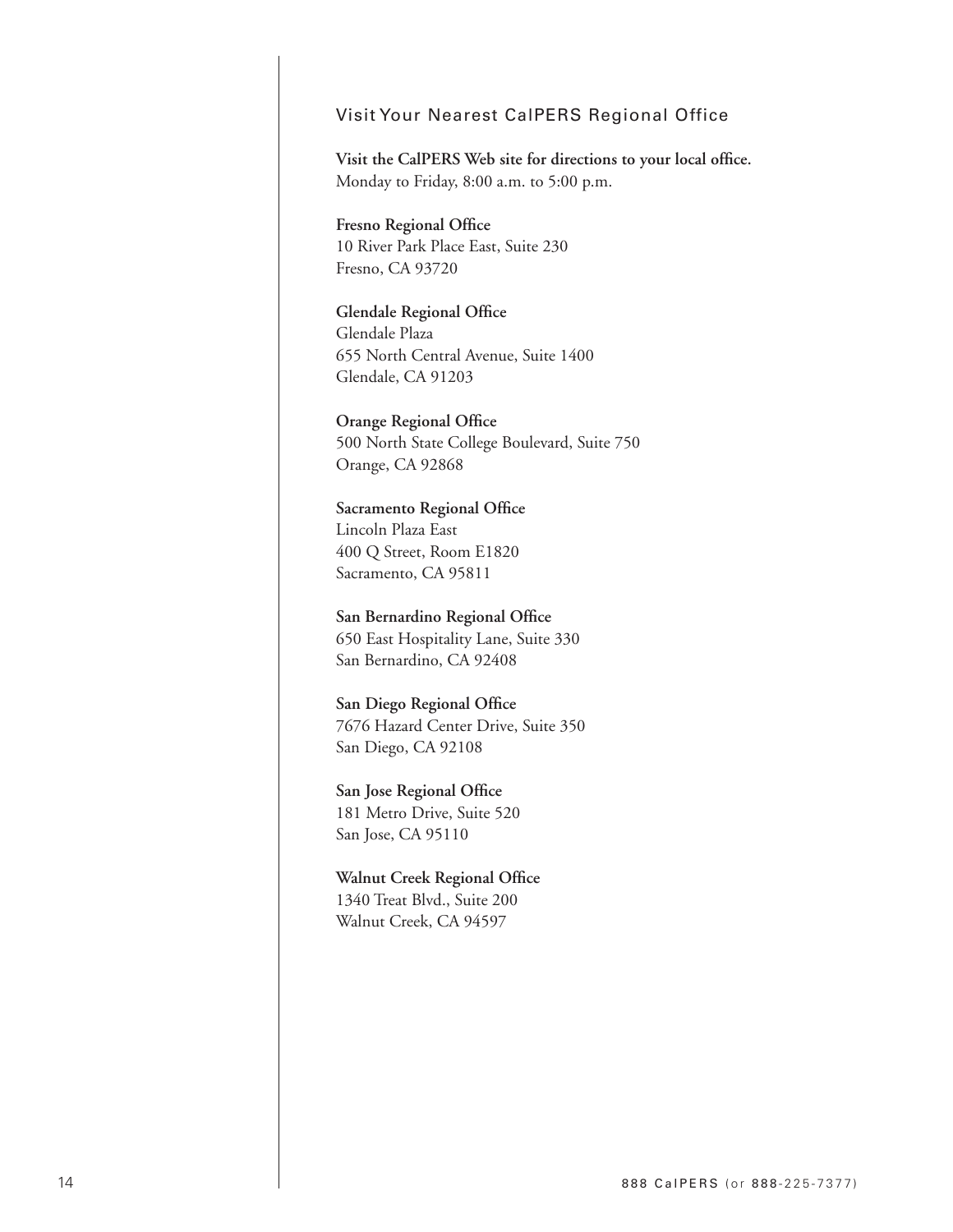#### INFORMATION PRACTICES STATEMENT

The Information Practices Act of 1977 and the Federal Privacy Act require the California Public Employees' Retirement System to provide the following information to individuals who are asked to supply information. The information requested is collected pursuant to the Government Code (Sections 20000, et seq.) and will be used for administration of the CalPERS Board's duties under the California Public Employees' Retirement Law, the Social Security Act, and the Public Employees' Medical and Hospital Care Act, as the case may be. Submission of the requested information is mandatory. Failure to supply the information may result in the System being unable to perform its function regarding your status and eligibility for benefits. Portions of this information may be transferred to State and public agency employers, State Attorney General, Office of the State Controller, Teale Data Center, Franchise Tax Board, Internal Revenue Service, Workers' Compensation Appeals Board, State Compensation Insurance Fund, County District Attorneys, Social Security Administration, beneficiaries of deceased members, physicians, insurance carriers, and various vendors who prepare the microfiche or microfilm for CalPERS. Disclosure to the aforementioned entities is done in strict accordance with current statutes regarding confidentiality.

You have the right to review your membership file maintained by the System. For questions concerning your rights under the Information Practices Act of 1977, please contact the Information Coordinator, CalPERS, 400 Q Street, P.O. Box 942702, Sacramento, CA 94229-2702.

*While reading this material, remember that we are governed by the Public Employees' Retirement Law and the Alternate Retirement Program provisions in the Government Code, together referred to as the Retirement Law. The statements in this publication are general. The Retirement Law is complex and subject to change. If there is a conflict between the law and this publication, any decisions* will be based on the law and not this publication. If you have a question that is not *answered by this general description, you may make a written request for advice*  regarding your specific situation directly to CalPERS.